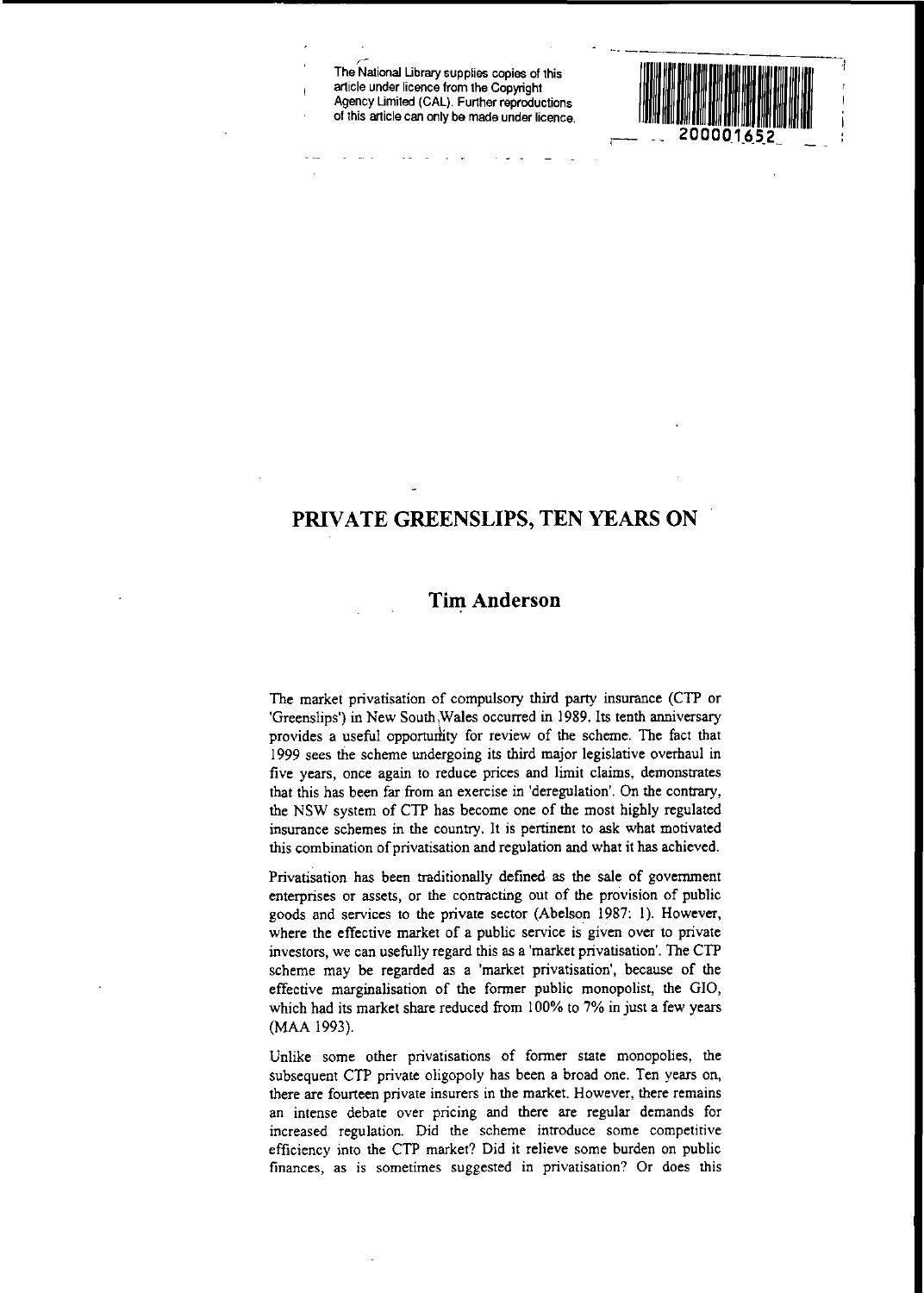**privatisation demonstrate the state acting as a consistent facilitatof of private corporate interests?**

## **Greenslips: the Background**

Greenslips insure drivers of motor vehicles for personal (not property) injury to persons other than the driver. CTP insurance is compulsory for **all registered vehicles, so in revenue terms the market is strong and** stable. Most Australian states maintain public CTP schemes, and as at 1999 only New South Wales, Queensland and the ACT had privatised their CTP markets. However, Greenslips in NSW are now a substantial part of the private general insurance business, with premium revenue in the order of \$7 billion per year (APRA 1998).

Prior to 1987 the state-owned Government Insurance Office (GIO) had monopolised the CTP market, in what is now referred to as the Old Third Party Scheme. However this scheme had been running at a loss for some time. After Liberal Premier Nick Greiner was elected in 1988, he blamed the GIO's \$2 billion shortfall on former Labor Premier Neville Wran's "vote buying" cuts to fees in the early 1980s (Moore and Lagan 1989). As it would have been politically unpopular for a public monopoly to substantially raise prices, the Liberal-National government delegated this task to a highly regulated private market (Hunt 1995). In 1989 Greiner replaced an interim scheme, TransCover (1987-89), with the Motor Accidents Scheme (MAS) under the *Motor Accidents Act* 1988. In the MAS a number of private general insurance companies were licensed to issue Greenslips. A new regulatory body, the Motor Accidents Authority, **was also set up under this Act. Across Australia, private general** insurance (including CTP) is also prudentially regulated by the Australian Prudential Regulation Authority, under the *Insurance Act* 1973. The APRA prudentially regulates the insurance companies, while the MAA regulates the CTP system. So Greenslip-issuing companies operate under both federal and state legislation, and both federal and state regulatory bodies.

In 1989 a levy was imposed on CTP premiums, to pay for old claims, and prices were artificially raised until they were 'deregulated' in 1991.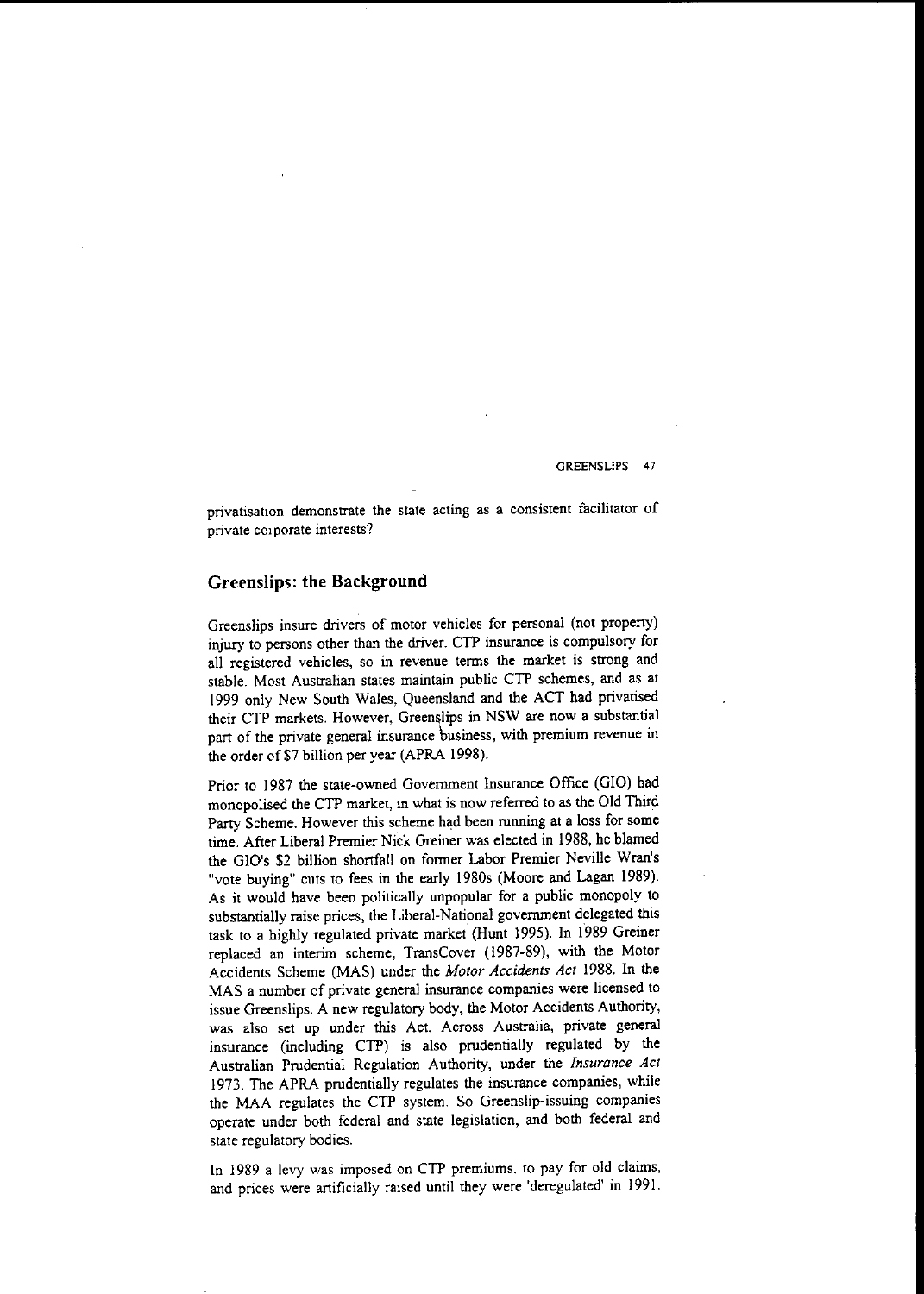Prices then fell in this newly competitive market, but rose again steadily throughout the 1990s (see Table I). Prices had climbed so high by the mid 1990s that state intervention in the regulatory framework was called on, to reduce premiums but maintain a viable private CTP industry. NSW **CTP insurance is now the most expensive in Australia, despite a series of** restrictions imposed on allowable claims.

## **Explanations for Privatisation**

It is useful to ask what underpins the push for privatisation in general, before turning to the specifics of NSW Greenslips. What is the rationale for such a significant shift from the public to the private sector? There are three broad arguments for privatisation, which can be termed the **'efficiency' argument, the 'fiscal conservative' argument and the** 'corporate-servicing' argument. The first two are broad 'public interest' arguments, the third stresses sectional interest.

The 'efficiency' argument has it that privatisation, when accompanied by elements of private market competition, will create greater market efficiency, with consequent lower prices for consumers. This draws on neoclassical theory, which holds that elements of private competition (even if limited) will expose previously sheltered enterprises and service providers to the pressures of a competitive market, and the requirement to generate a return on capital. Accountability to shareholders will then intensify the need to reduce input costs, including labour, and to develop more effective techniques of production or service provision. Suggested general efficiency gains through privatisation are therefore closely linked **.to notions of a cost·reducing, competitive regime and the pressure to** extract a surplus from investment. It is implicitly suggested that general efficiency gains will outweigh any 'leakage' of resources to nonreinvested profit; that is, to private profits transferred out of the industry.

The Industry Commission (1996: 4-22) claims that competitive tendering and the contracting out of various government services has recently led **to cost savings, most of which represent efficiency gains, and that these savings are mainly driven by- "competition or the threat of competition".**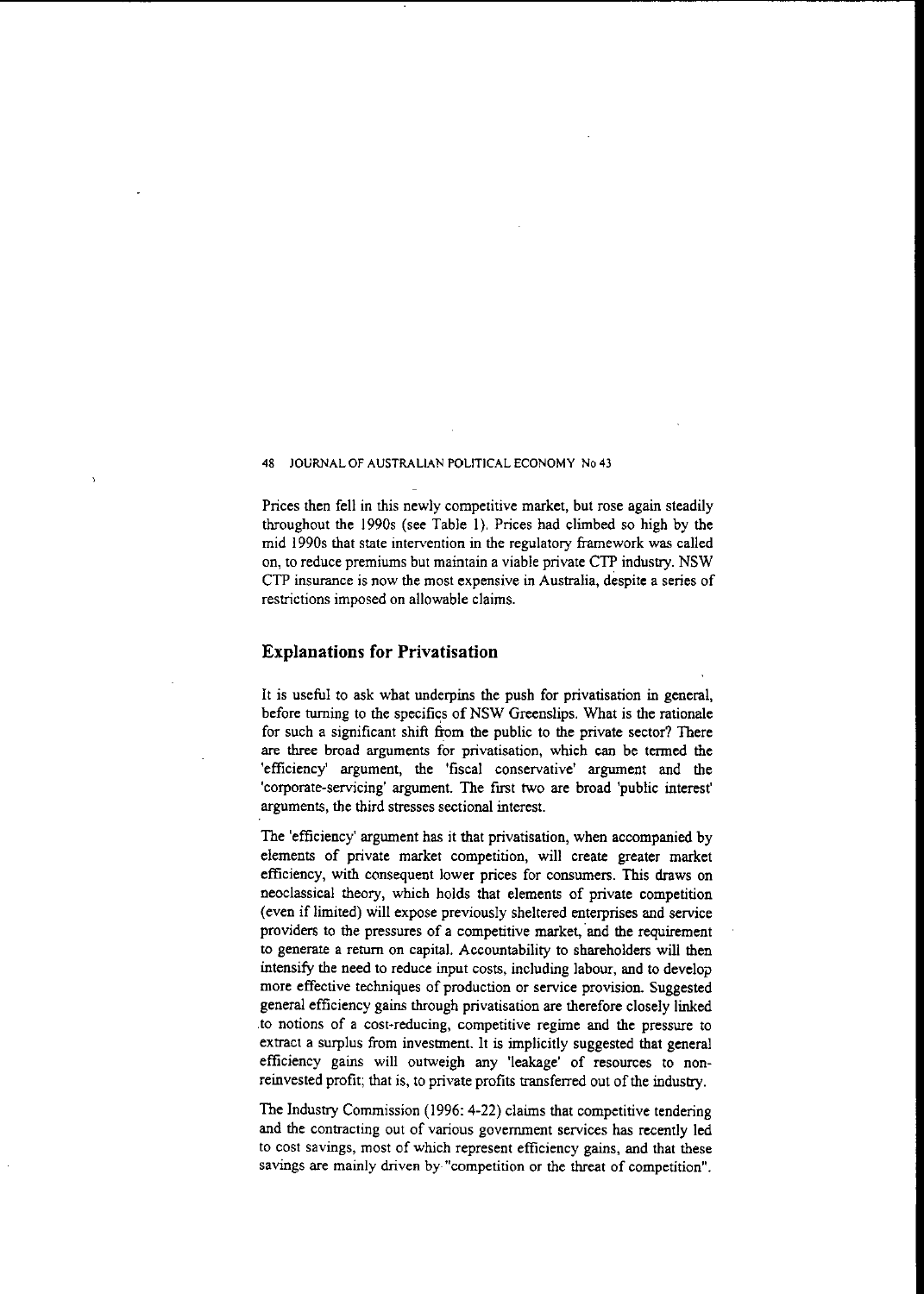GREENSLlPS 49

However, before equating costs savings with efficiency gains, we need to **consider:**

- whether the same level and quality of service has been provided, at the lesser cost,
- whether the savings represent more than the total productivity gains which would otherwise have been made, and
- whether community service obligations (including access to information and opportunities for public review) been maintained and properly accounted for.

A suggestion often associated with the 'efficiency' argument stresses **increased consumer choice as allied benefit of privatisation, with 'private enterprise said to be more inventive and better able to generate** new commodities (NCAAC 1988: 5-6). This may be the case in some **industries, if privatisation actually serves to diversify ownership, rather than concentrate it. The insurance industry, however, presents an** extremely homogenous product with few distinctive features, in terms of consumer choice. In the case of compulsory third party insurance, the significance of consumer choice is limited by the necessary and regulated homogeneity of the product, so analysis of 'efficiency' claims here must **focus on the price benefit for consumers, and on the maintenance or** expansion of the general quality and breadth of insurance cover.

The 'fiscal conservative' argument is that privatisation removes the need for public expenditure. The state either does not possess the resources to fully develop the enterprise, or else it is claimed that state resources would be better used elsewhere. This is more pragmatic than the efficiency argument, but draws on some similar liberal assumptions. In **particular, the state is assumed to have limited economic functions and is** not supposed to expand its sphere of investment, certainly not in competition with private investors.

By this argument, privatisation might reduce some demand for public investment and will release some funds to the state in the shon term, to **meet other needs. Several motives for such divestment have been** suggested: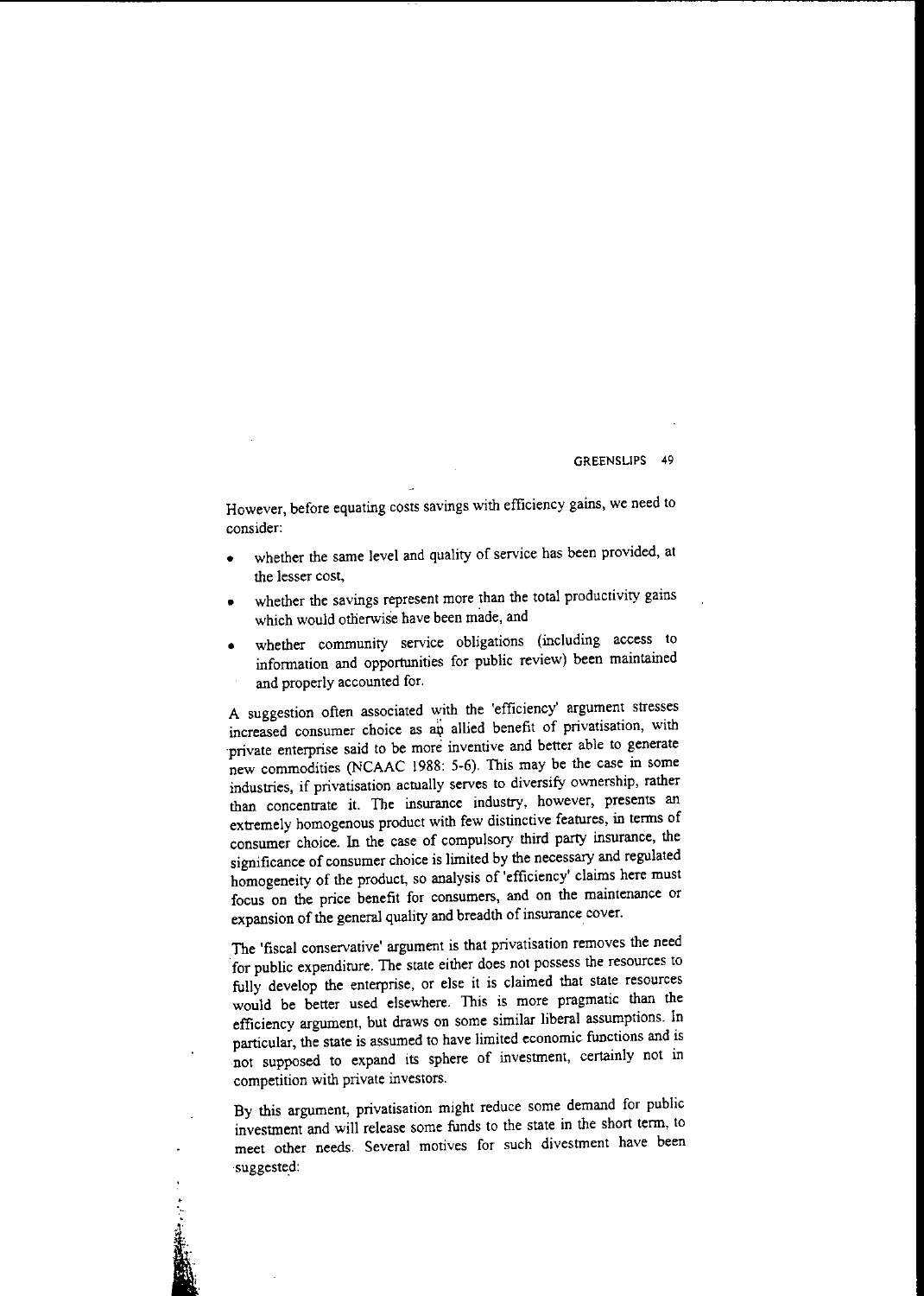- the state may not wish to raise taxes for new public capital **investment, such as purchasing new aircraft for a publicly-owned airline,**
- .: **reinvestment in alternative ventures may, provide <sup>a</sup> better return of** funds (Walker 1994: 28-29), for example as 'seed money' for more private investment (ICRSF 1993: Vo12),
- the proceeds of privatisation may be used to reduce public debt, or to reduce the government budget deficit.

The Federal Labor Government in the mid-1990s expressed interest in cutting its deficit by privatisation (Bartholomeusz 1994: 23). The Federal Liberal-National Government two years later renounced this but supported retiring government debt by privatisation (LPA 1996a). Both **are similar strategies, one aimed at a flow deficit, the other at a stock** deficit.

The deficit-reducing and debt-retirement explanations, however, represent particularly narrow views of public fmance. Attempting to **cover recurrent expenses with asset sales, firstly, will only provide a very** short term and one-off benefit and, secondly, in the case of productive assets, may actually reduce income in the longer term. Both Walker (1994) and Hamilton (1995: IS) have pointed out that detailed and longer term cash flow analyses are required to justify the claim that asset sales will actually save public funds. Such analyses must also take into account the costs of new regulatory regimes and discount savings for the impact of privatisation on reduced quality of service and loss of public accountability.

In the case of privatising compulsory third party insurance there was indeed a question of public finance, though not because consumers were paying for an inefficient and expensive public enterprise operation. The **claim was rather that the scheme was inefficient because it had become** too cheap, the GIO being under constant political pressure, and that a substantial debt had built up. Private competition was said to be able to introduce the discipline of the market. Whether this in fact happened **deserves further examination.**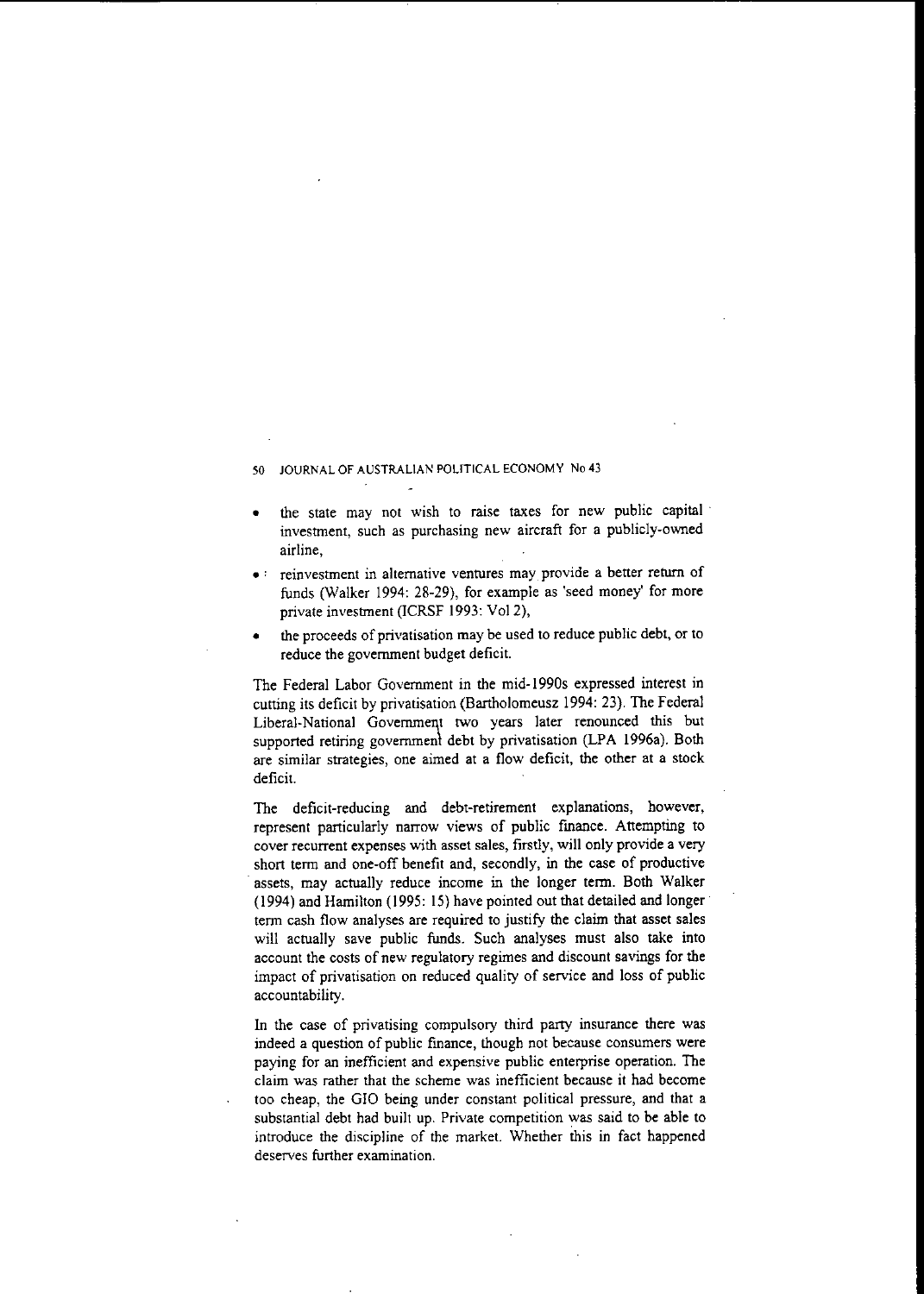### GREENSLlPS 51

Finally, the 'corporate-servicing' argument suggests that the state's major policy initiatives are not really driven by a broad public interest, but rather by a need to serve the capital accumulation needs of private **investors in the corporate sector. For this reason, privatisation outcomes may not provide fiscal benefits to the state or lower prices for consumers.** Neo-marxist theories of the state, from such writers as Block (1977) and Offe (1987), provide a basis for this viewpoint. Block says that structural imperatives require that the state supports the interests of capital, so that high levels of economic activity, employment, prosperity, political **support and taxation are maintained. The state may sustain some** autonomy, but only subject to close alignment with the corporate sector. Offe describes similar links, and points to the role of the state in legitimising the corporate domihation of policy, through repeatedly equating public interest with investor interest. These writers stress the essentially symbiotic relationship between the modem capitalist state and **the corporate sector.**

From this third perspective we may understand privatisation as the state acquiescing to the corporate sector's incessant demand for new markets and new surplus producing investments. Such pressure to service the corporate sector by providing new markets in the public sector has been intense in wealthy, industrialised countries affected by their generally lower productivity and growth rates, at least from the 1970s onwards (UNIDO 1985: 23f). Thus the 'colonisation' of the public sector in some industrialised countries may be seen as a process parallel to the powerful search for new export and foreign investment markets, responding to the flagging productivity and growth rates of the past two decades. We can usefully situate the NSW Greenslip privatisation in this broader context.

# **The Greenslip Privatisation**

1... i

The market privatisation of compulsory third party insurance in NSW is distinctive for two reasons. Firstly, there has not been a collapse to narrow oligopoly - there are currently fourteen insurers in the market. **Secondly, the demands for political intervention in the arena have not abated since privatisation. with the issue being prominent in the 1999**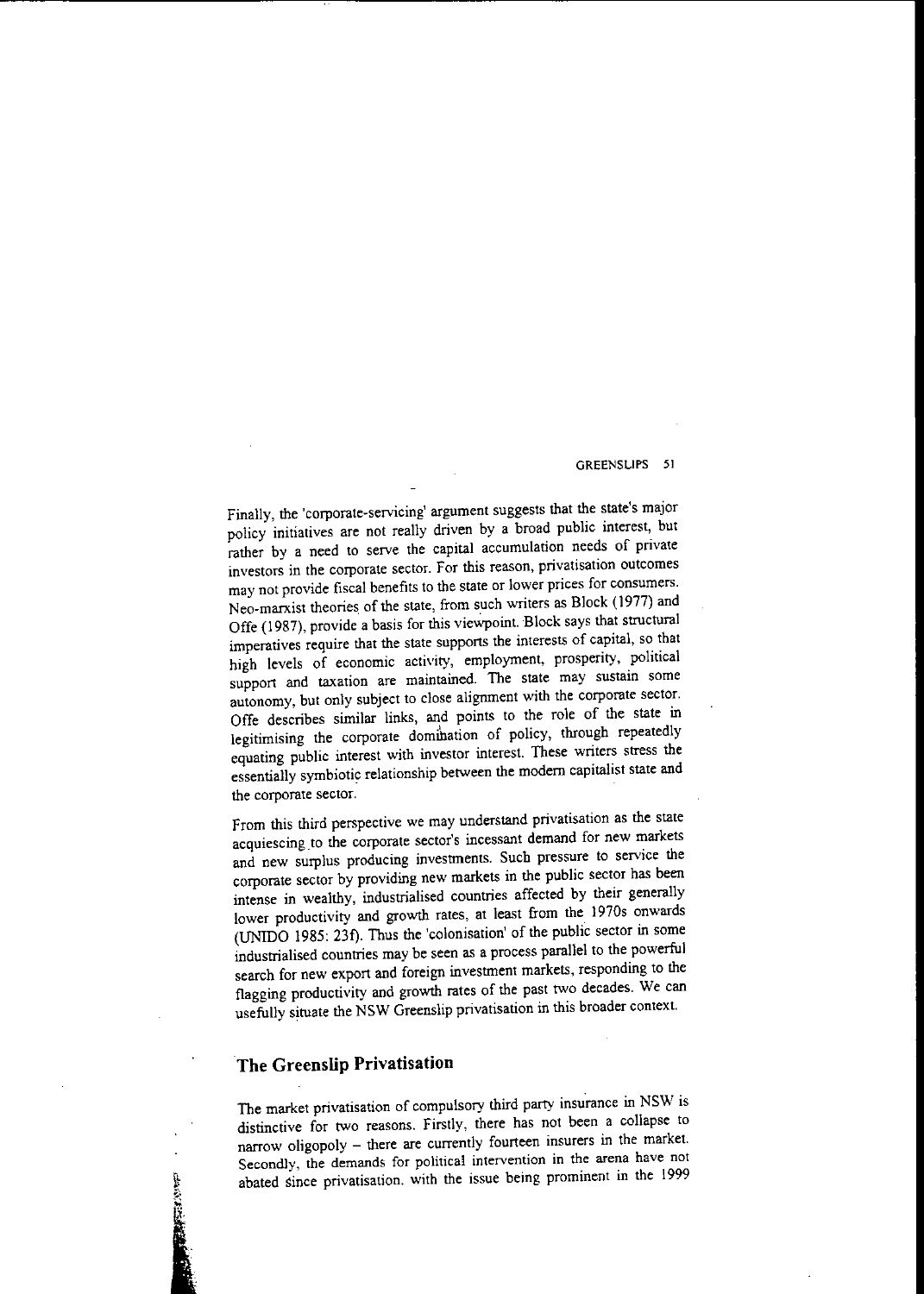election campaign (Channel Seven, 1999; Doherty 1998), despite extensive legal reregulation of the scheme in 1995 and 1998.

In the privatised scheme, a \$40 levy was imposed on car registration fees, on top of a \$70 increase already imposed, to payoff pre-1989 GIO claims (Mohanlall 1995: 51-53). The scheme was privatised (though the GIO·was not, at that stage) with more than a dozen private insurers joining the GIO to offer CTP policies. However, fees were regulated at a very high initial level, for two years, before they were allowed to fall again (MAA NSW 1990: 17). The regulatory regime thus changed twice in two years. Each change saw a fall in the number of claims (see Table I), which the MAA explained this way:

Under TransCover [1987-89] the claim rate dropped significantly [from that of the pre-1987 third party scheme] and under the Motor Accidents Scheme [1990-93] it dropped again. This **decrease was panly due to the nature of these schemes in that they both provided less incentive for people with minor injuries to claim by generally limiting payments to the reimbursement of** oul of pocket expenses. (MAA NSW 1994a: 5)

Attorney General John Dowd had announced that the Government's **intention was that:**

**when insurers have gained experience with the new scheme and are able to determine for themselves the premium needed to meet their potential liabilities under their policies ... premiums will be detennined by the insurers in the same way they detennine premiums for comprehensive motor vehicle or other general insurance lines: according to ordinary insurance principles.** (Dowd 1988: 3830)

The Motor Accidents Authority (MAA) was set up to regulate the scheme, but with the view that price regulation would not persist. This may have been wishful thinking. By 1993, the previous monopolisl, the GIO, held only 7% of policies, ranking 5th of 14 insurers in market share (MAA 1993). Such marginalisation of a former public monopoly is hard **to conceive of in an industry where physical infrastrucnlTe is important (eg telecommunications); however, it was able to be quite a rapid process** in an industry based on the issuing of simple financial promises.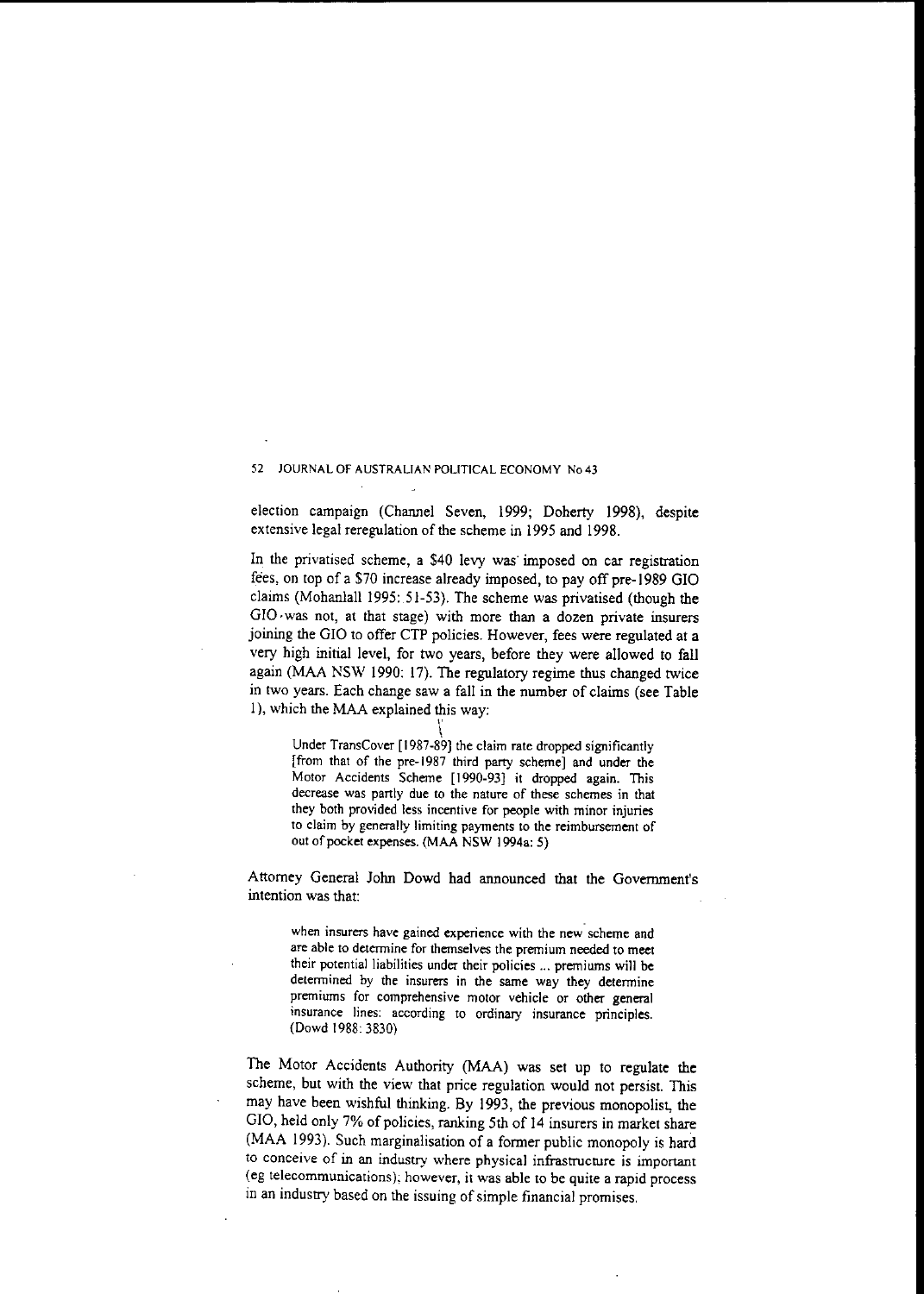The removal of fixed prices in 1991 initially led to relatively low premiums (see Table I). However, by 1995 the MAA-regulated prices had risen to higher real levels than had been the case under the GIO monopoly. All insurers claimed they were losing money, and all applied to the MAA for, and received, substantial rises in fees. The MAA's regulatory brief involved keeping the scheme viable, as well as preventing overcharging. By 1998 the MAA's strategic priorities, to do with its public duties as regulator, were:

- **• to ensure that there is "a strong competitive insurance industry with** long term viability, within an effective regulatory framework, fair **and efficient claims processing, equity of compensation, available,** affordable and adequate CTP premiums, community understanding ofGreen Slip Issues including rights and obligations" and
- **• to ensure that there is <sup>11</sup> effective participation in the achievement of** Road Safety 2000 targets, [consistent with the] MAA commitment to effective injury management".

The MAA also had to keep the Minister advised of "all relevant issues" (MAA 1998a: 5-9).

Pressure on premiums led the NSW Government to legislate in 1995 to limit allowable claims. The general propensity to claim had fallen after the beginning of the new scheme, but then increased rapidly throughout the I990s, as shown in Table L

Why had the CTP prices climbed again? A 1995 report confirmed that while there had been a fall in serious and fatal injuries (police and public education campaigns had helped reduce the 'road toll') there had been a rise in the number and cost of small claims (MAA 1995). Insurers blamed lawyers and the courts; however, a Law Foundation report insisted that judges and arbitrators had "interpreted [the Act] consistently" since 1989 (Wortbington and Delaney 1995: 44). In 1995 the NSW Labor Govemment legislated to prevent premiums escalating to \$500 (Sharp 1995). These amendments to the *Motor Accidents Act 1988* **more strictly limited claims for minor injuries, non-economic loss and** associated (non-vehicle collision) injuries (Palestrant 1996a), removed **non-economic loss payments for minor injury (physical impairment** levels deemed below 15%) and scaled down non-economic loss for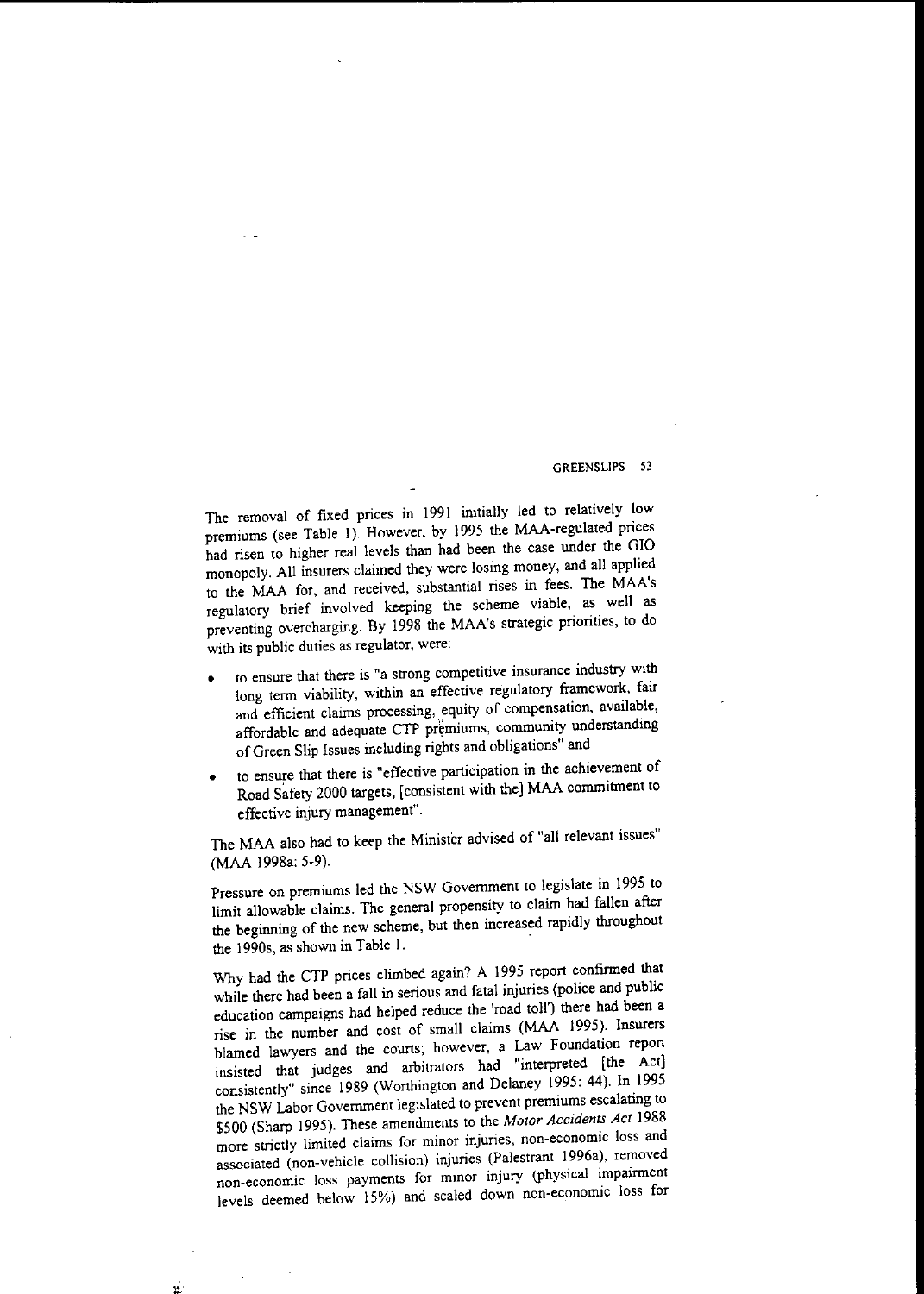medium injuries (physical impairment levels deemed between 15% and 33%). The amendments significantly reduced the propensity to claim (MAA 1998b: IQ-II). Claims had risen from 41 per 100 injuries in 1990, to  $67$  per  $100$  in 1995, but fell back to stabilise at  $60$  per  $100$  in 1997 and 1998 (MAA 1998b: 5).

|      | Average Sydney<br><b>Car Premiums</b><br>$(5)$ | Premiums in<br>(1990) Prices<br>(5) | <b>Claims</b><br>per 1000<br><b>Vehicles</b> | Claims per<br>Injury | <b>Claims</b><br><b>Incurred</b> | Total<br>Injured |
|------|------------------------------------------------|-------------------------------------|----------------------------------------------|----------------------|----------------------------------|------------------|
| 1985 |                                                |                                     | 13.5                                         | 1.00                 | 40.404                           | 40.403           |
| 1987 | 262                                            | 326                                 | 11.6                                         | 0.88                 | 28.384                           | 39.178           |
| 1989 | 350                                            | 378                                 | 6.4                                          | 0.57                 | 14.528                           | 35.015           |
| 1991 | 345                                            | 328                                 | 4.2                                          | 0.43                 | 13.390                           | 30.929           |
| 1992 | 214                                            | 199                                 | 4.1                                          | 0.48                 | 12,966                           | 27.257           |
| 1993 | 198                                            | 183                                 | 4.1                                          | 0.51                 | 13.453                           | 26.501           |
| 1994 | 236                                            | 214                                 | 4.7                                          | 0.57                 | 15.521                           | 27.311           |
| 1995 | 254                                            | 223                                 | 5.3                                          | 0.67                 | 17,563                           | 26.170           |
| 1996 | 385                                            | 324                                 | 4.8                                          | 0.61                 | 16,245                           | 26.786           |
| 1997 | 386                                            | 321                                 | 4.5                                          | 0.60                 | 15.426                           | 25.806           |
| 1998 | 422                                            | 351                                 | 4.3                                          | 0.60                 | $(7,618)$ <sup>*</sup>           | $(12,660)^*$     |

Table 1: Greenslip Premiums and Claims, 1985-1998

*Source:* **MAA NSW** (I 994a) (I 994b) **(19958) & (I9Q8a); ABS 6401.0 senes (to mdex pnces to CPI).** *Notes:* **Premiums are at June of each year; • ::::** half yearly **figures**

The level of legal representation had also increased in the early 1990s (51% in 1990 to 65% in 1995) as had the rates at which insurers rejected liability (3.3% in 1990 to 9,5% in 1995). Following the 1995 amendments, legal representation had fallen to 57% by 1998 (MAA 1998b: 5, 14). However, dispute has remained about the extent to which litigation formed part of the pressure to increase premiums. By mid-1998 the State Government was arguing that legal fees were forcing up the price of green slips, yet the Law Society of NSW complained that legal fees comprised less than 12% of premiums, over a period when premiums had risen by 16% to 24% (Law Society of NSW 1998), In late 1998 the State Government moved further amendments to the *Motor Accidents Act.* These were to give greater power to the Motor Accidents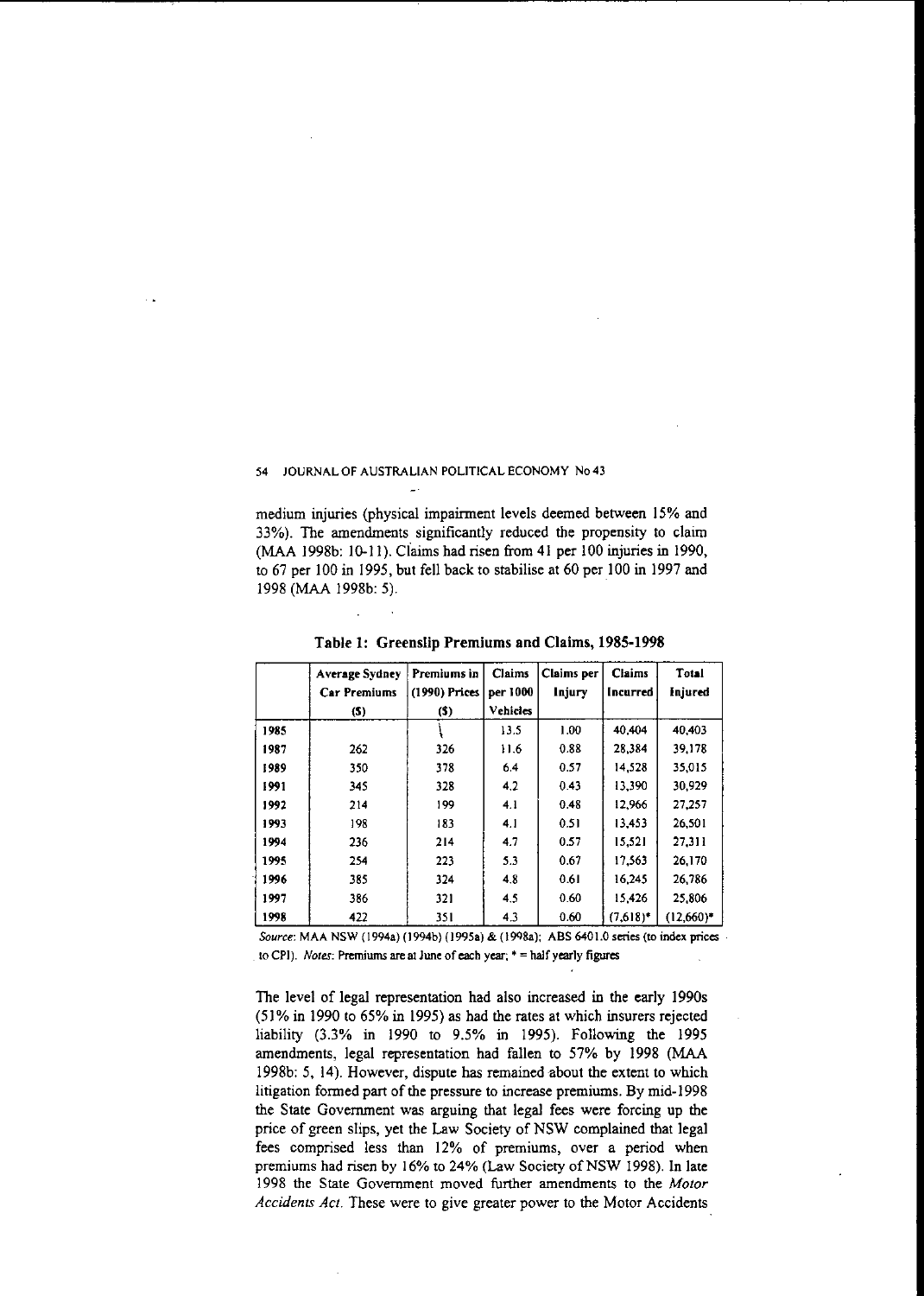Authority to reject premiums, to force early settlement of claims, to create legal costs rules and to ensure medical and rehabilitation expenses were paid pending the fmal settlement of a claim (MAA 1998c). The NSW Bar Association (1998) claimed that these amendments denied **many accident victims their rights to litigate.**

## **Evaluation**

By the mid 1990s, compulsory third party insurance had become a large and increasing share of private general insurance business, other than life and health insurance. Between 1993 and 1997 CTP premium income rose from the fifth largest to the third largest source of revenue for private general insurers (APRA 1998: 5). The regulator claimed there had been a general "trend towards the privatisation of public sector insurers" across Australia (APRA 1998: 3). However, as at late 1997 NSW and Queensland were the only states with privatised CTP schemes. This makes the relative significance of the CTP market even more pronounced.

|                          | States (Smillion*) |     |     |     |           |                 |            |           |             |
|--------------------------|--------------------|-----|-----|-----|-----------|-----------------|------------|-----------|-------------|
|                          | <b>NSW</b>         | Vic | Old | SA. | <b>WA</b> | T <sub>as</sub> | <b>ACT</b> | <b>NT</b> | <b>AUST</b> |
| CTP motor vehicle        | 806                | o   | 393 | 0   | 0         | 0               | 50         | 0         | 1,249       |
| Domestic motor vehicle   | 1.034              | 466 | 210 | 107 | 248       | 19              | 41         |           | 2.128       |
| House owner/householder  | 659                | 234 | 192 | 79  | 132       | 16              | 18         |           | 334         |
| Employers' liability     | 49                 | 643 |     | 4   | 212       | 50              | 28         | 11        | 997         |
| Commercial motor vehicle | 156                | 109 | 98  | 40  | 54        | 11              | 12         | 4         | 485         |

Table 2: General Insurance Premium Revenue (top five categories) by State, 1997·

*Source:* **APRA 1998: 36.**

1

þ į.

 $\frac{1}{2}$ 

**Note: \*for the 11 months ending November 1997 (latest available data)**

**Table 2 shows premium revenue from the largest five categories of private general insurance. CTP revenue is third highest, but it would be** second highest if there were not public CTP schemes in most states, Note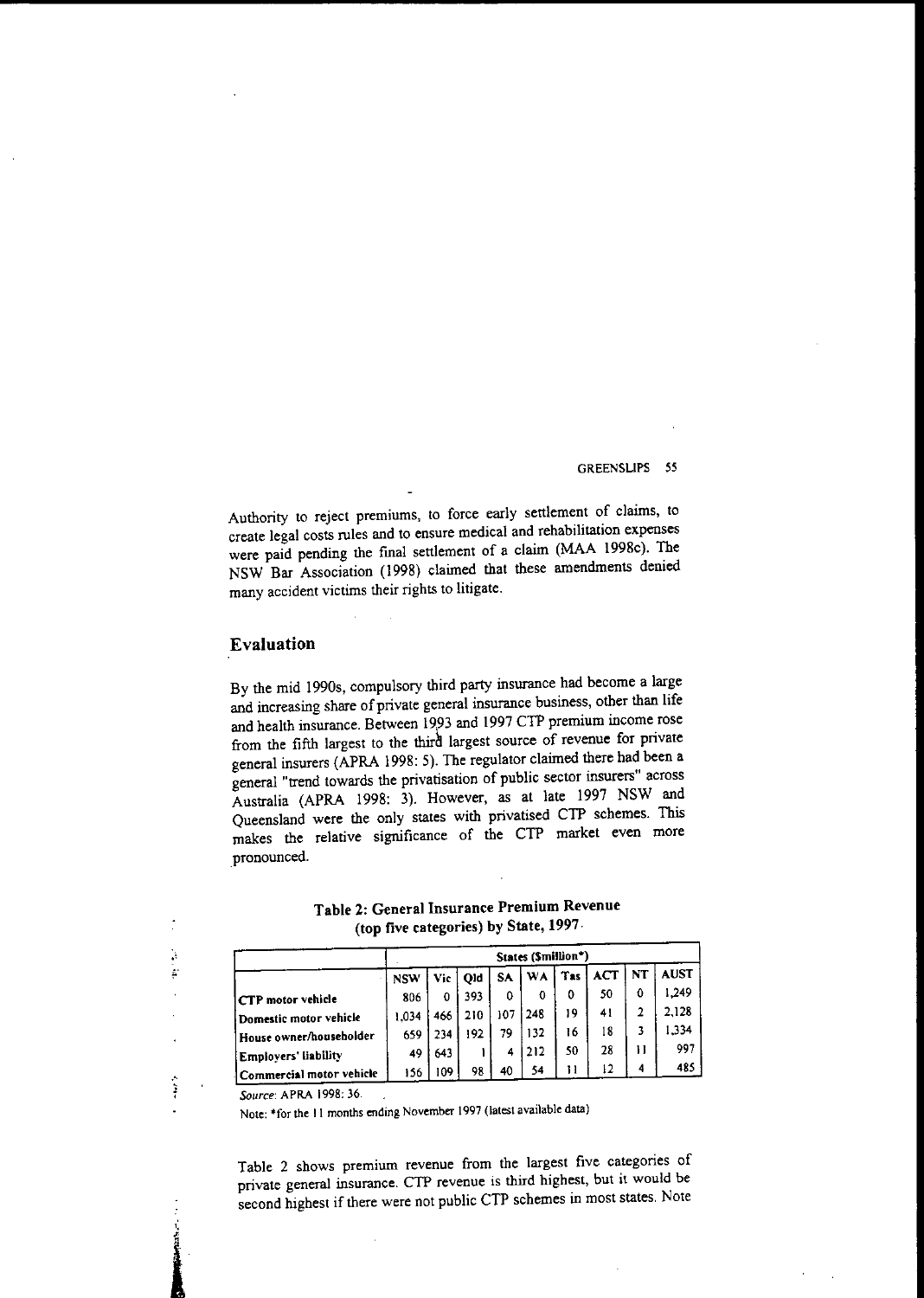also that employers' liability appears low because of the counterprivatisation (or socialisation) of workers' compensation schemes in several states, including NSW. This counter-trend gives some additional force to the neo-marxist explanation of **the** state subsidising private, corporate employers.

The market share of the oligopoly, dominated by the NRMA (Table 3), has been relatively stable throughout the I990s. There has not been significant concentration of market share. Yet neither has there been vigorous or corrosive competition, as there have been rising prices (Table 1) in conditions of fairly stable demand.

|                   | 1991-92 | 1997-98 |
|-------------------|---------|---------|
| AAMI              | 4.9     | 7.1     |
| <b>AMP</b>        | 9.9     | 1.1     |
| CIC               | 6.7     | 4.9     |
| Commercial Union  | 1.9     | 0.0     |
| FAI               | 4.1     | 8.2     |
| <b>GIO</b>        | 7.3     | 6.2     |
| <b>MMI</b>        | 9.5     | 9.6     |
| Mercantile Mutual | 7.3     | 2.0     |
| <b>NRMA</b>       | 27.9    | 32.3    |
| NZI               | 3.1     | 3.0     |
| QBE               | 7.3     | 9.9     |
| R & SA            | 3.4     | 5.8     |
| <b>VACC</b>       | 3.5     | 2.4     |
| Zurich            | 3.3     | 7.2     |
| SGIO              | 0.0     | 0.2     |
| Total             | 100     | 100     |

\ **Table 3: Market Share of the NSW CTP Scheme**

*Source:* **MAA 1998b: 36**

Despite repeated attempts to limit and streamline claims, ten years after privatisation New South Wales has the most expensive CTP scheme in **the country. CTP schemes in different States are differently constructed,** and difficult to compare. However, in 1995 there were approximately 20,000 new claims per year in Victoria, compared to 17,500 in NSW.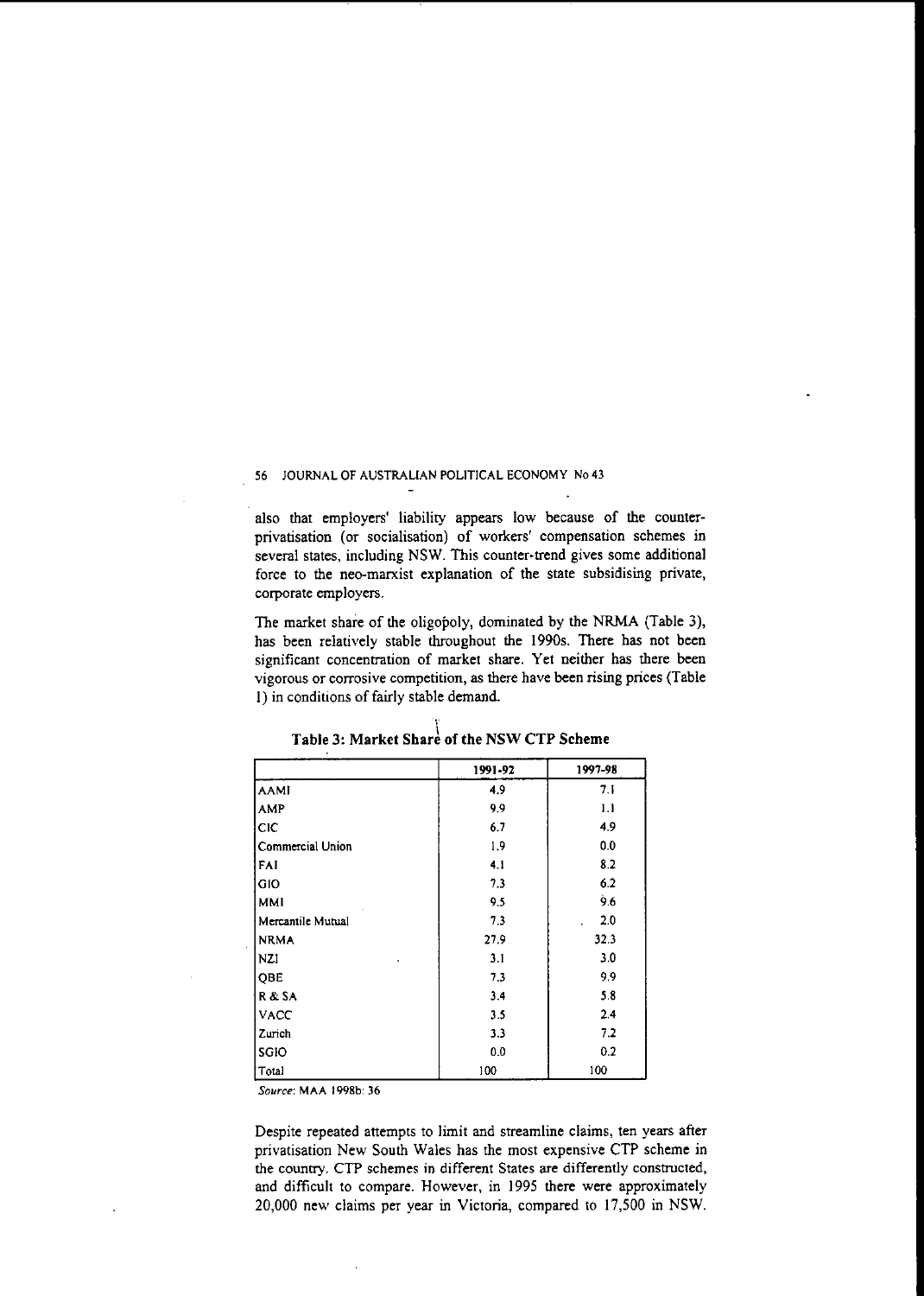This represented a higher absolute number of claims in Victoria, and an even higher claim rate per vehicle. In 1995 average Victorian CTP premiums were \$255, comparable to NSW (Randall 1995). However, Victorian CTP prices only rose to \$300 by 1999, compared to over \$400 in NSW (Doherty 1998). Despite the Victorian Government's penchant for privatisation, that state retains a public CTP body, the Transport Accident Authority (established in 1987), which also has significant responsibility for road safety campaigns (Randall 1995). There are some differences between the benefits of the two schemes. According to the Insurance Council of Australia, the Victorian Transport Accident Commission paid \$460 million in benefits to motorists in 1996-97, compared with a combined NSW payout of \$860 million. The ICA claimed this difference had a lot to  $d\sigma'$  with Victorian accident victims not being paid for loss of earnings for the first five working days, and income support stopping after only 18 months (Doherty 1998). By 1999 average premiums were \$331 in the ACT, \$246 in Queensland and \$243 ' in South Australia (Doherty 1998). Queensland, like New South Wales and the ACT, has private insurers in its CTP scheme, whereas South Australia, like Victoria, has a public authority.

While there is no easy way to compare the various state systems, it is clear that the expensive New South Wales system has returned to record high real premium prices (when the artificially high regulated price of 1989 is discounted). This is despite successive degradations, through interventionist regulation, in the extent of cover offered. The private competitive market, it seems, has not been able to deliver sustainable lower prices with the same level of service.

Meanwhile, Greenslips have become a very profitable part of the general **insurance business. Fortunately for the companies involved, continued** revision of the regulatory regime in New South Wales has kept the 'wolf **of corrosive competition from the door. The fourteen companies issuing** Greenslips (Table 3) gained a combined revenue of almost \$7 billion from Greenslips over the fiscal year 1996-97, and enjoyed a combined \$928 million in after-tax profits. Most of that (\$607 million) profit was made by the NRMA (MAA 1998b: 40).

Greenslip prices again became a political issue in the 1999 state election. The Coalition parties made high Greenslip prices an election issue,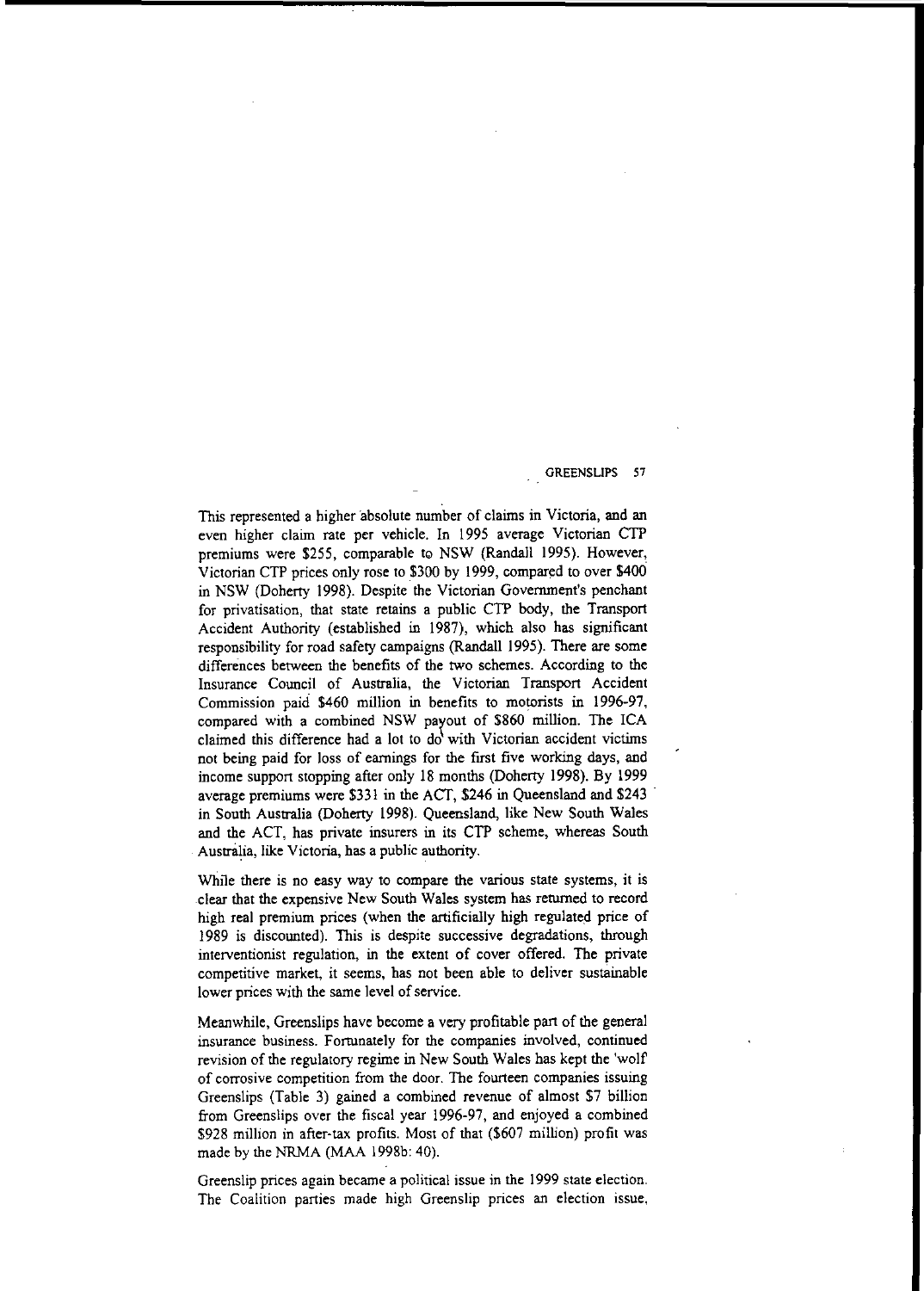claiming a rise of "79% since the Labar Government was elected" (Doherty 1998: 4). This figure was mistaken, as it was based on current rather than real prices. However, the ironic aspect of this claim was that the rises had occurred under the privatised but highly regulated scheme set up in 1988 by a Coalition Govemment. A Liberal-National television advertisement containing this claim (Channel Seven, 1999) was withdrawn after the Federation of Commercial Television Stations (FACTS) held that it was misleading, by suggesting that Greenslip prices were 'taxes' (Sydney Morning Herald 1999). However Labor responded to the criticism, promising that there would be price cuts (Doherty 1998), and eventually delegating a minister to engineer \$100 Greenslip price reductions, after the election (Illawarra Mercury 1999). In June 1999 Labor Special Minister of State John Della Bosca announced that such reductions would be engineered by further legislation, which would cap premiums, introduce mediators to settle claims and move away from "cash-based compensation [towards] treatment and rehabilitation" ·(Humphries 1999: I). This is the third legislative move in five years, yet again aimed at premium reduction and control of claims.

How does this experience of CTP insurance relate to the three general explanations for privatisation discussed earlier in this article? Most evidently, it shows that the market privatisation of Compulsory Third Party insurance cannot be properly explained or justified by arguments of 'efficiency'. The benefits to consumers of a number of private operators, acting under a heavily regulated 'competition' regime, are simply not evident. To the contrary, the evidence points to rising costs for consumers. The 'fiscal conservative' argument has some relevance, though not in the ordinary sense. The old CTP scheme was a liability, because it was politically unpopular to raise premiums. Delegating this role to private companies and a quasi autonomous regulator thus seemed to remove a fiscal dilemma for the state. However, there was no substantial reason why the scheme, operated properly, should have been a drain on state finances. Further, the state was ultimately drawn into price control, through successive amendments to the *Motor Accidents Act.* The 'corporate servicing' argument serves better to explain state behaviour, particularly when the significance of CTP to the private general insurance industry is considered (Table 2). A large, stable and profitable market could be delivered to private insurance corporations, as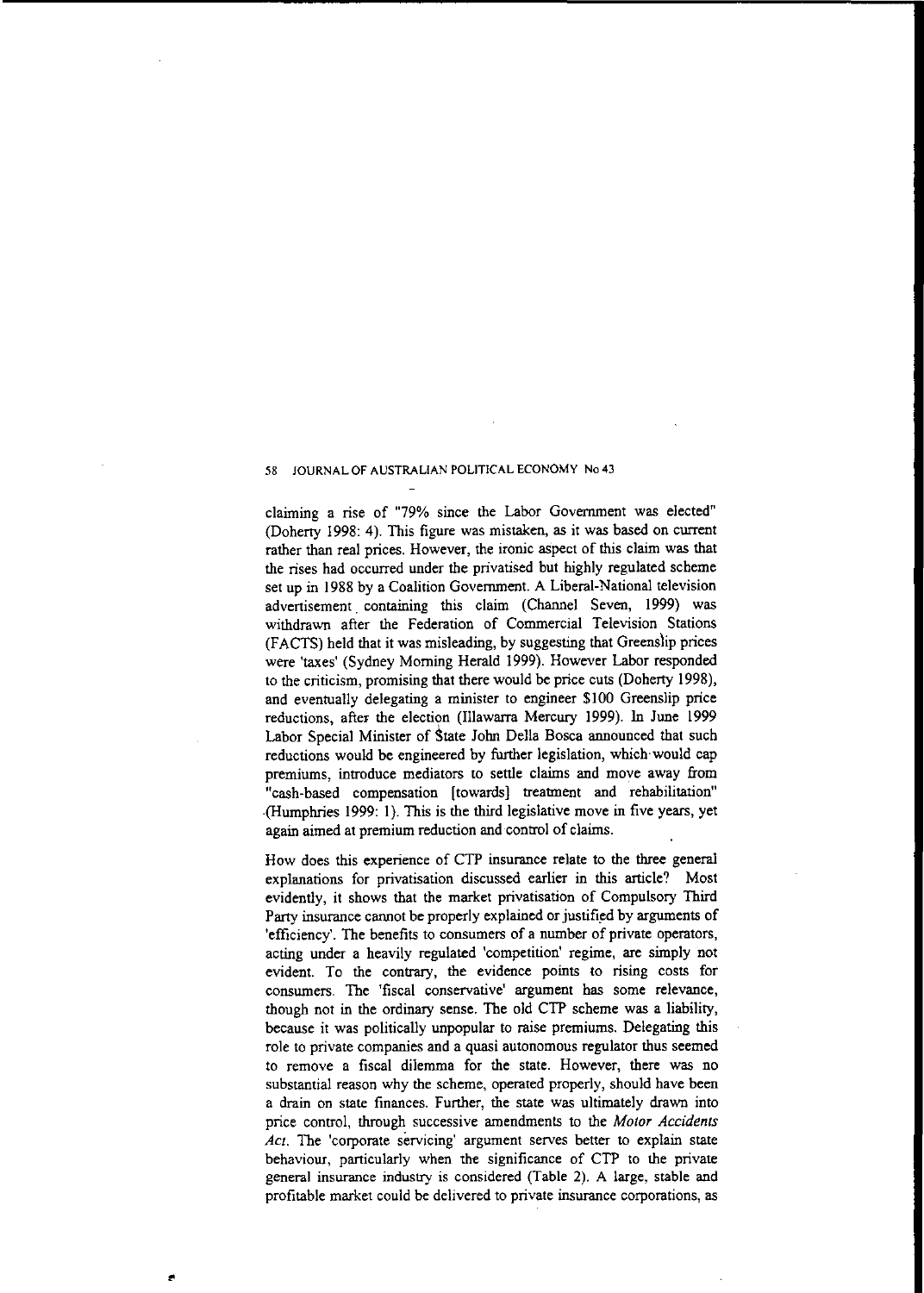happened in the late 19808. The state government could at the same time divest itself of an embarrassingly unfinancial scheme, and present itself as the effective economic manager of 'NSW Inc'.

### **Conclusion**

Privatisation of the New South Wales Compulsory Third Party motor insurance scheme illustrates how privatisation may involve heavy regulation of prices and service regimes, to support private markets and sustain private profitability. In this case the privatisation was also influenced by a wish to delegate responsibility for unpopular pricing **decisions to a 'competitive' private \$ector. However, the evidence tends** to contradict claims that such competition as there is has benefited consumers, despite the maintenance of a relatively large group of private insurance providers. The NSW CTP scheme has changed in nature so . much that it is now difficult to make direct comparisons with the past schemes, but it is notable that purchasers of current Greenslips now pay higher real prices than before (excepting the artificially raised prices of 1989), 'despite the conversion of a public monopoly into a 14-player regulated oligopoly and despite a succession of restrictions on allowable claims. The price is higher but the service is poorer.

Public interest explanations for privatisation have based themselves on a ."shifting series of justifications" (Matthews 1989: 5), precisely because the public interest arguments are so problematic. In this case there were no demonstrable efficiency gains (rather the reverse) and no substantial benefits for public fmance. Nor has the state escaped its responsibility to  $re$  **gulate** and  $ref$  **ine** the system. Privatisation in some circumstances may **create greater consumer choice and innovation in services, but it did not do so in this case.**

On the other hand, privatisation also diminishes the role of citizenship by reducing participation in public services. In Victoria the Transport Accident Commission uses its resources to engage directly in road safety campaigns, with the Victoria Police. In NSW the Motor Accidents **Authority has a similar role, but the private insurers do not.**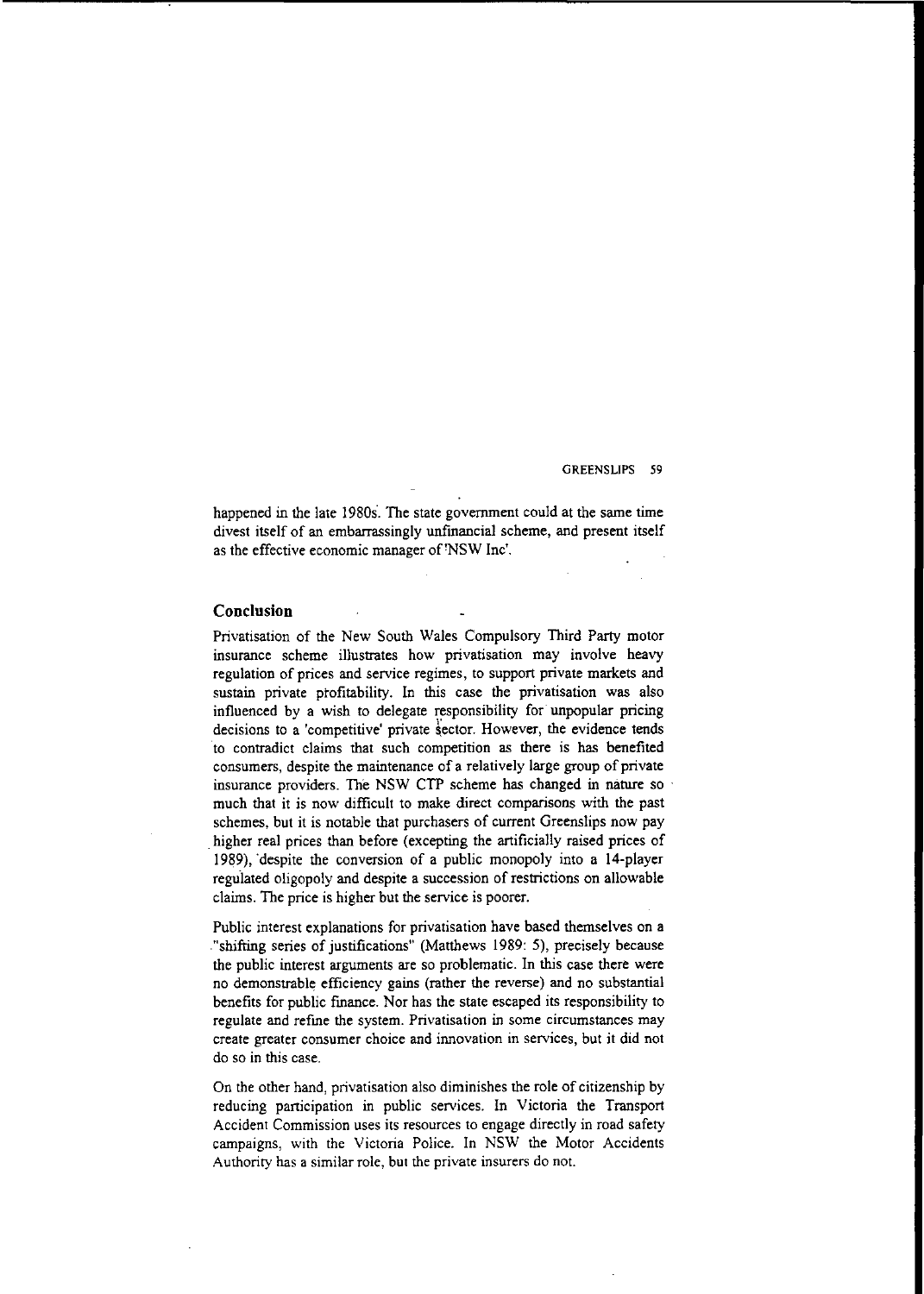The Motor Accidents Authority, a public regulatory agency, has found itself the guarantor of profit levels acceptable to the private general insurance industry, and corporate-consumer battles over liability and subsequent litigation have clearly aggravated the costs of the system. Returns to the private industry are now better regarded as 'rent' than as competitive profits, in that they reflect the peculiarities of the market restrictions associated with heightened MAA control of premiums. This raises the question: what public interest is there in a public agency -rigorously calculating and distributing 'rent' to a collection of private companies, when there is a public cry for cost reductions? If this question seems difficult, it is because the public interest explanations of privatisation are inadequate ;to the task. i

#### References

**Abelson, Peter (Ed) (1987)** *Privatisation: an Australian Perspective,* **Austntlian Professional Publications, Sydney**

*Australian FifUlncial Review* **(1996) 'Increased Activity Shows Floats Back in Favour Capital Markets', 22 April**

**Australian Prudential Regulation Authority (1998)** *Selected Statistics on the General Insurance Industry for the Year Ended 30 December 1997,* **Austntlian Government Publishing Service, Canberra**

**Bartholomeusz, Stephen (1994) 'Competition Sacrificed to One-offQantas Gain',** *The Age,* 17 Deoembe<

**Block, Fred L (1977)** *The Origins of International Economic* ,*Disorder,* **University of California Press, Los Angeles**

**Channel Seven (1999) Liberal Party State Election Advertisement, Sydney, March 12**

**Doherty, Linda (1998) 'Shaw Tips more green slip price cuts',** *Sydney Morning Herald, 22* December, 4

**Dowd. John (1988) 'Motor Accidents Bill',** *NSW Hansard.* **Assembly, 29 November,** 3827~ 3835

**Hamilton, Clive (1995) 'Asset Sales and Our** Deficit'~ *Australian Financial Review,* **25 July**

**Humphries. David (1999) 'Green Slip Prices Slashed',** *Sydney Morning Herald,* **2 June**

**Hunt. Phil** (1995) Interview between this writer and Phil Hunt of the Motor Accidents **Authority of New South Wales**

**ICRSF (1993)** *Agenda for Reform.* **Independent Commission to Review State Finances, Western Australia. August**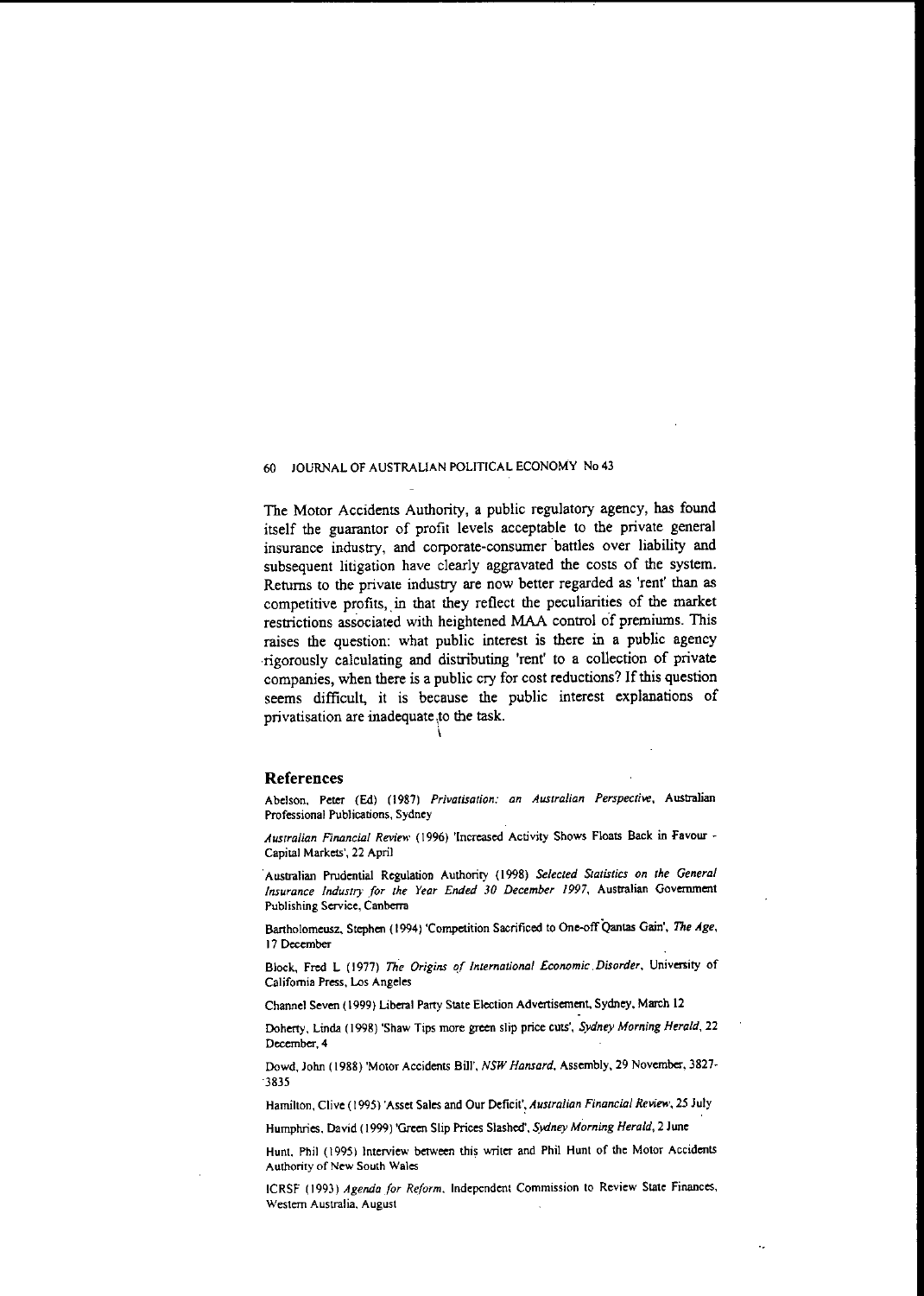*Illawarra Mercury* (1999) 'Delta Bosca's special delivery order', April 5

Industry Commission (1996) *Competitive Tendering and Contracting by Public Sector Agencies,* Report No 48. AGPS, Melbourne, 24 January

Law Society of NSW (1998) 'Lawyers call for Govt to oppose any hike in green slips'. press release, http://www.lowsocnsw.asn.au/about/media/19980701\_143522.html, I July

Liberal Party of Australia (l996a) *Privatisation: in the Public Interest andfor the Public* Benefit, Liberal and National Parties' Policy 1996, Liberal Party of Australia, internet document. Melbourne. February

Matthews, R (Ed) (1989) *Privatising Criminal Justice,* Sage. London

Mohanlall. Premlilla (1995) 'The Grim Costs Behind Greenslips" *The Open Road,* NRMA. July-August. 5I-53

Maore. Mathew & Bemard Lagan (1989) 'Rego to Soar Above \$500', *Sydney Morning Herald.* 14 March. I \

Motor Accidents Authority of New South Wales (1990) *Annual Report 1989·90.* MAA NSW. Sydney. September

Motor Accidents Authority of New South Wales (1993) *Road Accident Casualities and Compulsory Third Party Claims.* MAA NSW. Sydney. March

Motor Accidents Authority of New South Wales (l994a) *NSW Motor Accidents Scheme Claims Experience Four Years On.* MAA NSW. Sydney. January

Motor Accidents Authority of New South Wales (1994b) Vision and Values: Annual Report *1994.* MAA NSW, Sydney. September

Motor Accidents Authority of New South Wales (1995) The Incidence and Cost of Minor *Claims.* MAA NSW. Sydney. March

Motor Accidents Authority of New South Wales (1998a) *MAA Annual Report 1997·98.* http://www.maa.nsw.gov.au

Motor Accidents Authority of New South Wales (1998b) *CTP Statistics, June 98*, MAA, Sydney

Motor Accidents Authority of New South Wales. (1998c) 'Information about the Motor Accidents Amendments Act 1998 for legal practitioners handling motor accidents claims', http://www.maa.nsw.gov.au/professionals/legal/Amendment.htm

National Consumer Affairs Advisory Council (1988) *Privatisation: the Consumer Perspective.* AGPS. Canberra

New South Wales Bar Association (1998) 'Green Slips: car owners denied choice', press release. http://www.nswbar.asn.au/media/1998/0411998.htm. 4 November

Offe. C. (1987) *Contradictions of the Welfare State*, Hutchinson, London.

Palestrant. Vita (1996a) 'New Rules Cut Green Slip Costs', *Sydney Morning Herald,* 17 April